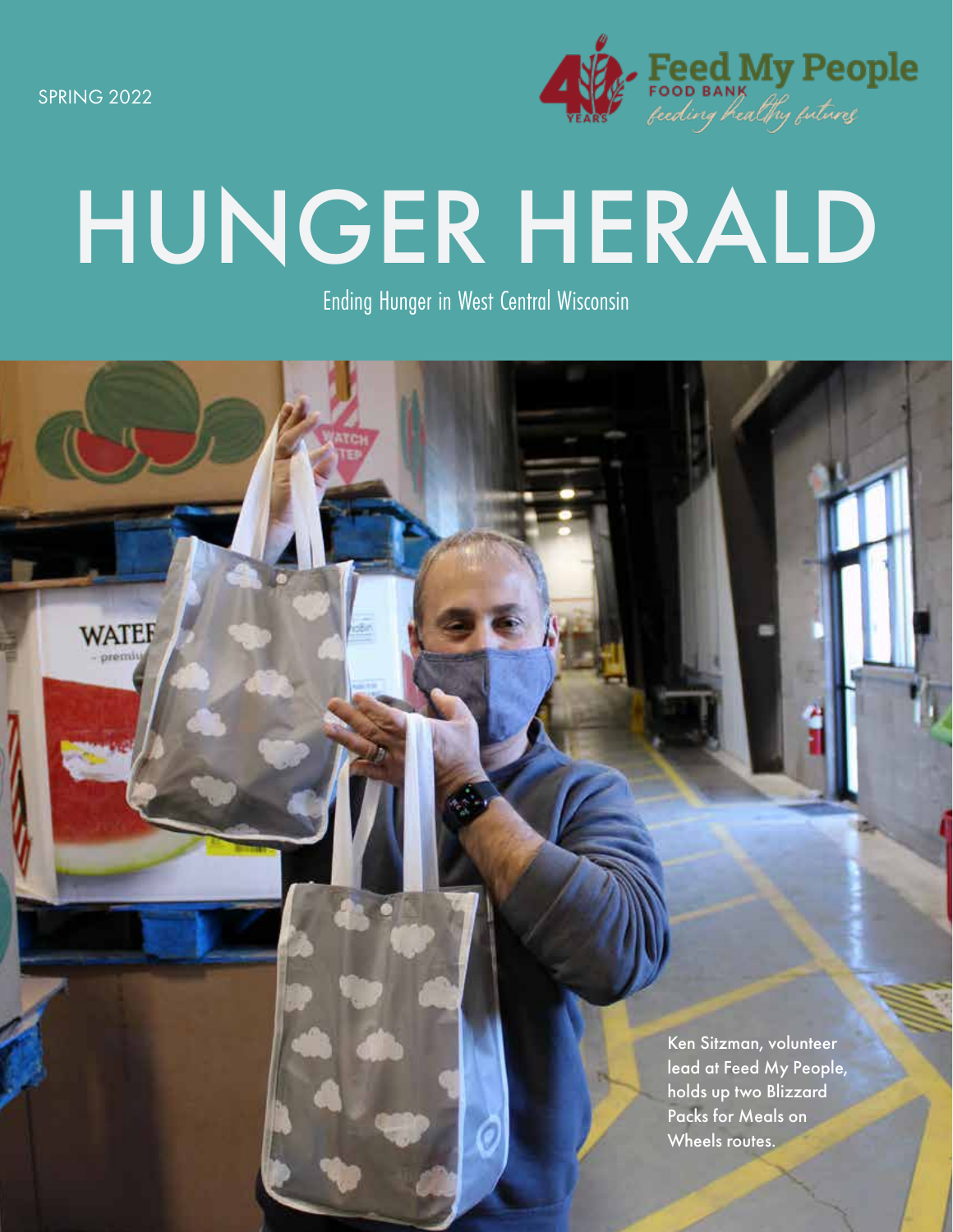

## **A Note From the Director**

2022 marks the 40th anniversary of Feed My People Food Bank (FMP). During those 40 years, FMP has worked alongside our community to ensure no one goes

hungry. In 2022 we will recognize our founding churches, past and present board members, and all our hunger-relief partners, volunteers, and donors past and present, who made the commitment to feed everyone who has stood in our lines these past four decades.

We are proud to announce that in 2022 we will expand our building to include space for a Hunger Action Center. This 3600 square foot addition will provide capacity for our programming team to address root causes of food insecurity with the goal of shortening the hunger line in our community. In addition, this space will act as an emergency response center in the event of a community disaster.

The goals for the Hunger Action Center include programming and partnerships that will address specific food insecurity issues stemming from health, financial, and housing challenges. Our plans also include promoting inclusion within our organization, as well as our partners, to bring down barriers for food insecure people. Our final goal is to implement comprehensive nutrition ranking systems to better understand our inventory's nutritional quality and then make strategic decisions within and across our food categories as we strive to enhance food equity.

Together we will continue to work towards eliminating hunger in the communities we serve. This work is not possible without each one of you.

Thank you,

Nancy Rentes Nancy Renkes |Feed My People's Executive Director



# **Gearing up for Empty Bowls**

What's new this year for our largest annual fundraiser?

We are so pleased to offer our signature fundraiser, Empty Bowls, once again. Every year, we are amazed at the outpouring of support our generous community responds with to help us reach our neighbors in need of food.

This year's event will be a hybrid offering both a drive-thru opportunity on March 2 to pick up bowl gift boxes, as well as limited in-person Choose-Your-Own-Bowl Experience packages. These ticket holders will be able to visit the food bank on March 1 or 3 for a tour, select a locally handcrafted bowl, and help us pack some food bags.

A new component of the bowl gift boxes includes a collaboration made possible by our culinary sponsors, Pablo Center and Silver Spring Foods. In addition to a handcrafted ceramic or wooden bowl, each gift box will contain two new recipes by Chef Steve Knowlton and a link to a video with him and some FMP staff bringing the meal to life. Ticket holders will also get a Silver Spring Foods soup ingredient featured in the recipes.

And finally, be sure to check out our online silent auction open to anyone to bid on from February 22 to noon on March 4. Packages range from local treats to fine art. Visit our website for details.

We appreciate your enduring support. Last year, well over \$100,000 was raised through our sponsors and ticket holders for hunger relief. Reserve your bowl gift box today at give.fmpfoodbank. org/emptybowlsweek.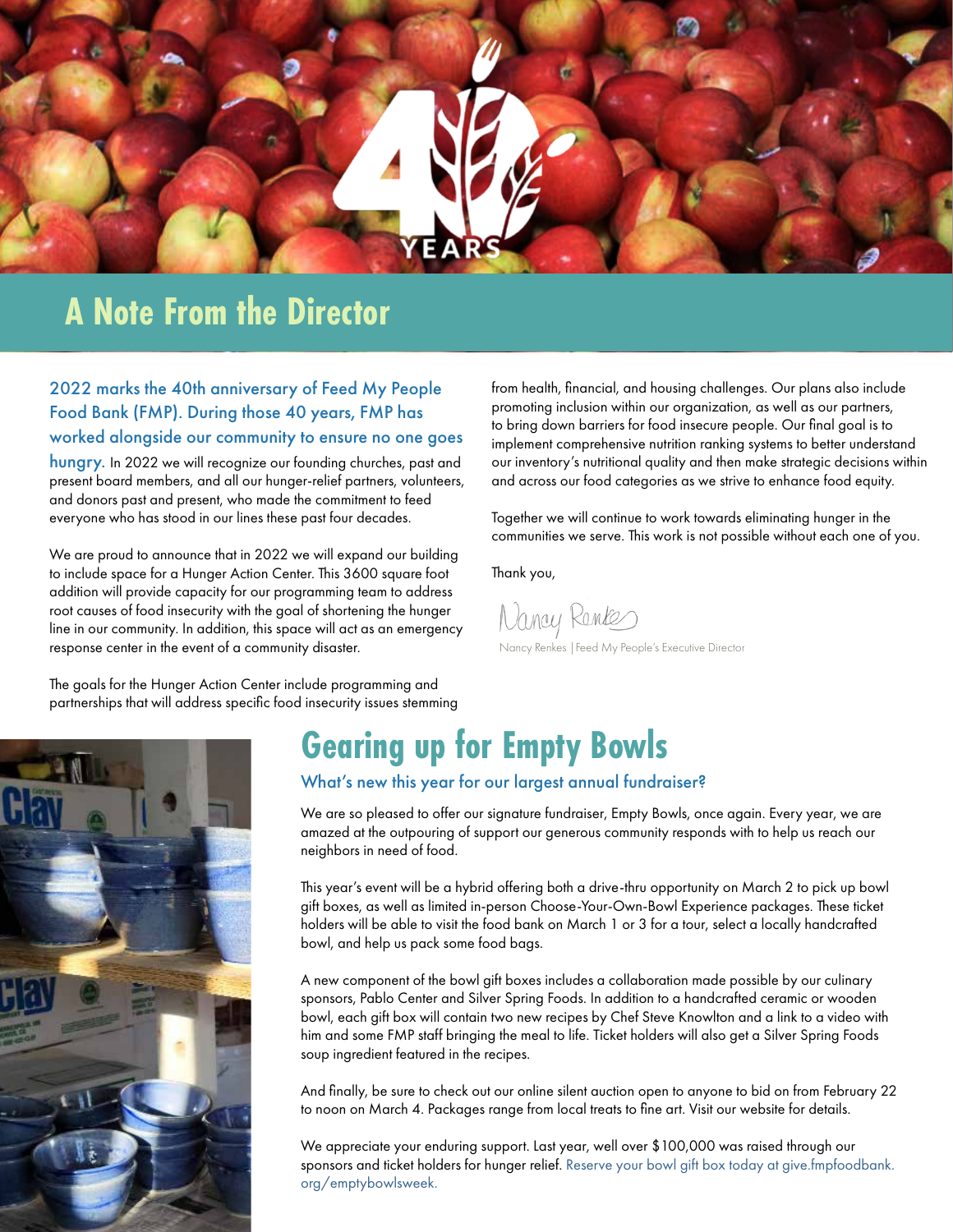# **Blizzard Packs are Blazing the Way for Uninterrupted Meals**

We've partnered with Meals on Wheels in three counties to ensure weather never impacts food availability for those relying on its meal service.

According to Meals on Wheels America, half of seniors living alone lack the financial resources to pay for basic needs. Many rely on the daily hot meal that this program provides. However, weather in Wisconsin means there are days when delivery is impossible. That's why last month Feed My People packed nearly 600 Blizzard Packs through our partnership with the Meals on Wheels programs in Eau Claire, Chippewa, and Dunn Counties.

These food bags, which volunteer drivers delivered, included single serving, balanced items to ensure seniors always have food in their cupboards. "Many of our older friends struggle with limited budgets and no transportation, "shared Tami Syverson, the program coordinator at Feed My People. "Providing a supplementary food bag means they have food in their house no matter what the weather. The bags put a smile on their face."



Greta is one of many seniors served by this program. With no family living locally, she relies on her daily delivery. When receiving a Blizzard Pack, she experienced immediate relief. She was so grateful to have the additional food for her shelves.

### **Meet Our Staff**

#### Please join us in welcoming two new staff members to the office team at Feed My People.

Jeremy Gilbert started with us in December 2021 as an Outreach Specialist. He works to help promote FoodShare and engage with existing and potential donors.

"I'm excited to be part of the FMP team because I'll be helping make a positive contribution in my community and those in need of FoodShare assistance," shared Jeremy.

Outside of working hours, you might find him out on the trails as one of his favorite thing to do is hiking and visiting Wisconsin State Parks with his family.

Tina Lurndal started with us in October 2021as an Agency & Program Coordinator, working directly with agency partners and direct programs, tracking statistics, fostering relationships with retail donors for food rescue, and everyday communication between FMP and our partners. A fun fact about Tina is that she speaks Spanish.



Jeremy Gilbert Outreach Specialist jeremy@fmpfoodbank.org



Tina Lurndal Agency & Program Coordinator tina@fmpfoodbank.org

"I wear many hats but love what I get to do here at FMP! I'm excited to be part of the team because I strongly believe in our mission and love being able to see the impact that the various programs and pantries are making throughout our 14-county service area," said Tina.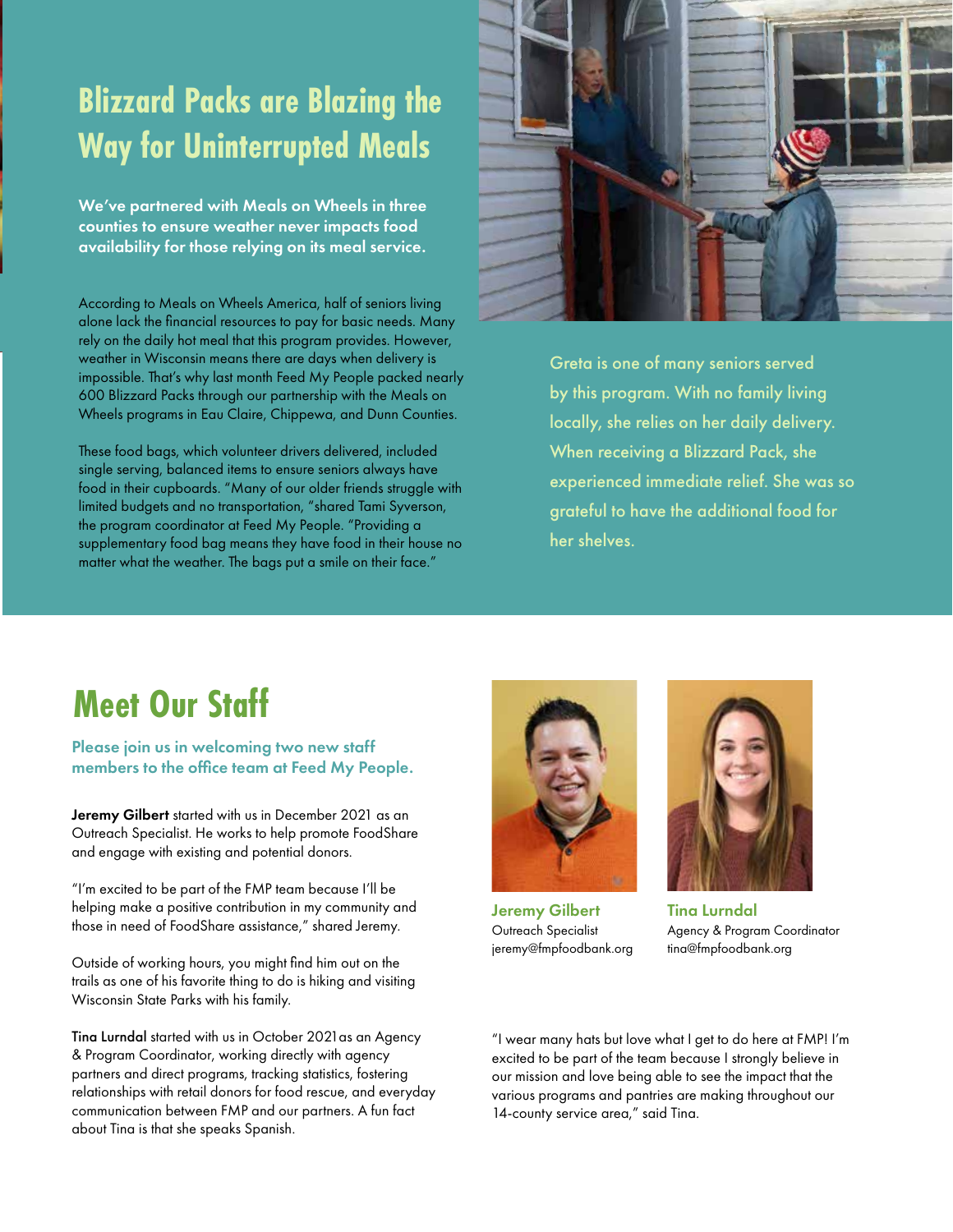# **Learning from the Pains of the Pandemic**

"Many people who have been most impacted by the pandemic were food insecure or at risk of food insecurity before COVID-19 and are facing greater hardship since the pandemic began."

*The Impact of the Coronavirus on Food Insecurity in 2020 & 2021*, Feeding America

#### Unexpected challenges pave the way for new opportunities to serve.

It's been two years since the onset of the COVID-19 pandemic, and Feed My People (FMP) has become adept at hurdling challenges like rising costs and weaving through extra safety precautions. As a leader in our community, relied upon to provide food to anyone in need within 14 mostly rural Wisconsin counties, we strive to meet the demand. But along the way, we've been taking steps to not only defend the ground we've gained but also to rise to the challenge through whatever comes our way next.

#### The Effect of Inflation

Inflation rose 7.5% in 2021 in the Midwest, according to the U.S. Bureau of Labor Statistics' Consumer Price Index, which is the most significant increase since 1982. Inflation has a disproportionate effect on lower-income households. As costs for essentials like groceries, transportation, and housing continue to rise, already stretched household budgets have little<br>U.S. Bureau of Labor Statistics' Consumer Price Index

#### **"**

creative solutions to combat higher costs, transportation, and staff challenges to ensure we never compromise our mission of serving the hungry.

> - Rick Sorensen, FMP Operations Manager

ability to accommodate the climbing cost of living. As fuel and food prices continue to surge, the same increased prices affecting those we serve are also hitting the food Every day we are finding bank. It is simply getting more expensive.



Increased Costs Across Sectors - In 2021-

Inflation rose 7.5% Energy costs up 29.3% Food prices up 6.3%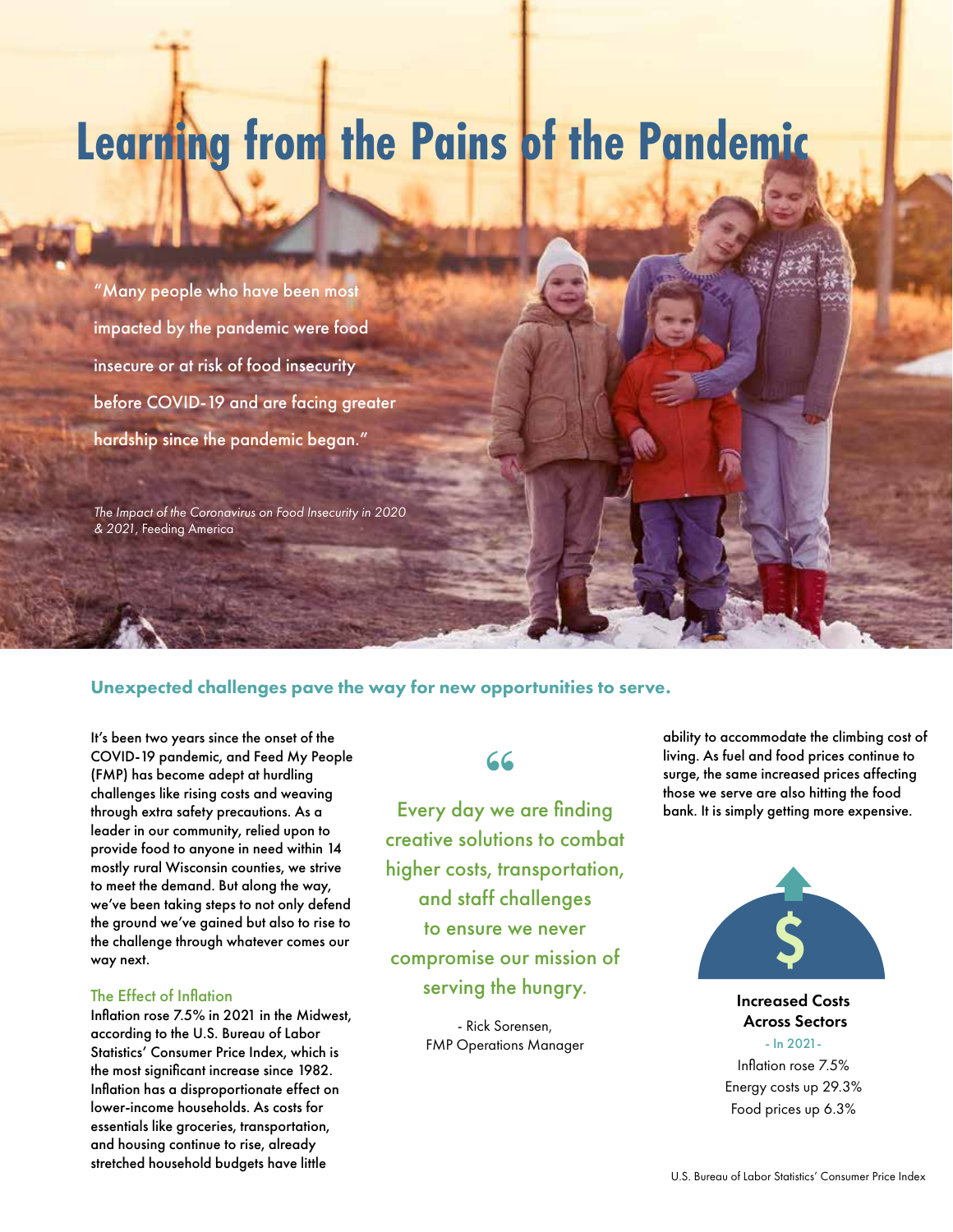Additionally, supply chain issues linked to the shortage of drivers, dock workers, and warehouse workers are causing ordered items to sit in warehouses instead of reaching households. Bulk oatmeal we ordered in October 2021 sat in a warehouse in Colorado waiting for an available driver to bring it to FMP, arriving six weeks later than promised. However, fresh produce, vital to good nutrition, can't sit in warehouses for that long. We are working within the network of food banks across the country to be very intentional about ordering perishable items with reliable transportation.



More Diverse **Partnerships** 

162.5% increase in direct programming from 2019 – 2021

#### Partnering for Immediate Impact

FMP and our 200+ hunger-relief partners strive to fill the hunger gap to make an impact today. Partners like Abbotsford Food Pantry on the edge of our service area in Clark County and Stepping Stones in Dunn County directly serve large, underserved populations in rural areas.

Our Pop-Up Pantry program, once a short-term outreach targeting high-need neighborhoods, has expanded into a yearround program that serves both rural areas and more populated areas like Eau Claire and Chippewa Falls. Its impact is far greater than the short-term needs it addresses. By being there for our neighbors in need, we're giving back hope by providing a safety net.

Another greatly expanded outreach is our school pantry program. Since this initiative started in 2017, a few pantries have been added every year. In 2021, however, nine school pantries were added, nearly doubling the total, going from 12 to 21 pantries in a single year. More school pantries mean more students and their families are being

empowered with a choice to decide what food to take home for their families in a space that's safe and familiar.

#### Shortening the Hunger Line in the Future

We are learning that one size does not fit all, however. Rather than solely counting our success by the number of people served and pounds of food distributed, measuring outcomes by the diversity of needs we're meeting is at the heart of everything we're doing now and in the years ahead. Examples include improving nutritional and dietary requirements and culturally sensitive foods. These programs also help to ensure less food waste. As an organization crucially linked to food rescue, saving good food that would otherwise be destined for the trash, improving measures to do so is part of what will best serve our world and our community. Creating a new Hunger Action Center later in 2022 links both criteria together to sustain and build us for the next 40 years.

e me space 10 immediately<br>LC LL LL LL LL LL open our doors and feed people out of the<br>Canal Pantricipal Canada This 3600 square foot addition will help FMP identify and address the barriers people face that contribute to food insecurity through targeted programming and partnerships. In addition, the space will provide storage for food boxes, hygiene items, and cleaning supplies so FMP can respond to natural, health, or other disasters quickly, so there is no delay in our neighbors receiving help. It will also provide the space to immediately food bank during times of crisis.

As a strong leader in the community, FMP cannot take for granted the progress we have made so far. We've covered a lot of ground during the past 40 years, and we're now reimagining how we will serve for the next 40. The bottom line is that we cannot do what we do without the support of our faithful donors, engaged volunteers, dynamic staff, and our resilient network of hunger relief partners.

As a reader of this newsletter, we're grateful for your support and interest in helping us reach everyone in need of food in west central Wisconsin. Please stay connected with us this year and consider renewing your impact as a donor, volunteer, or both. We're in this together.

# **2022 Board of Directors**

John Satre, *President*  Retired, Principal, Bauman **Associates** 

Julie Keown-Bomar*, Vice President* Executive Director, Wisconsin Farmers Union

Becky Wurzer*, Secretary* Business Manager, Jamf

Jay Brettingen*, Treasurer* Vice President, Charter Bank

Kurt Jacobson*, At Large* Retired, Pastor

Tom Lacksonen\* Professor/Department Chair, UW-Stout

Randy Linton Retired, President/CEO, Mayo Clinic Health System

Thomas Misfeldt Retired, Attorney, Weld Riley

David Richie Attorney, Richie, Guettinger & Manydeeds

#### Matt Schneider

Regional Communications Manager, Marshfield Clinic Health System

Jen Whatley Partnership Coordinator, Eau Claire Area School District

Sandy Winrich\* Retired, Chippewa County, Pantry **Coordinator** 

Shannon Young Northwest Regional Community Coordinator, Wisconsin Literacy

\* New this year